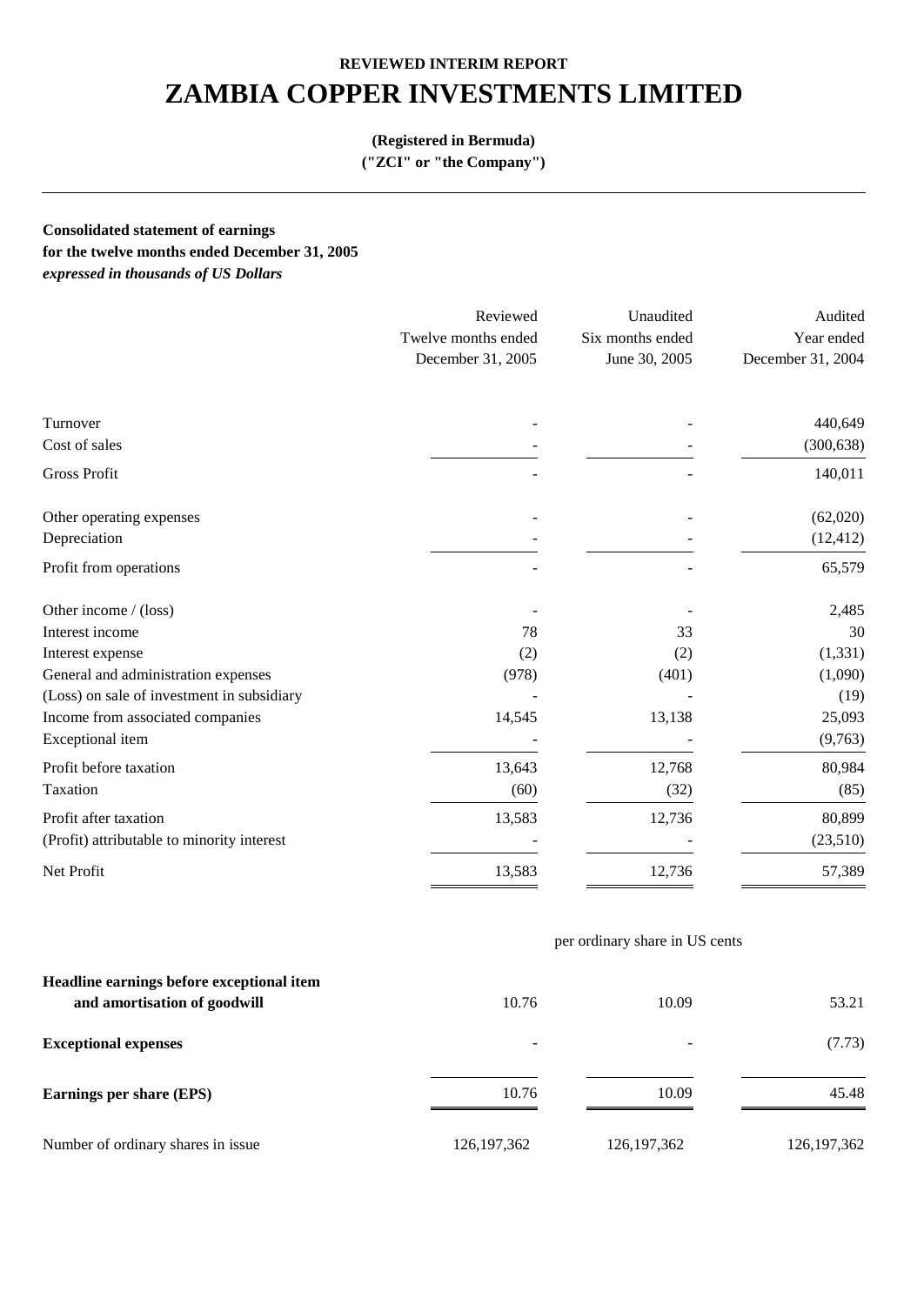## **Consolidated statement of financial position**

**as at December 31, 2005**

*expressed in thousands of US Dollars*

|                                                   | Reviewed            | Unaudited        | Audited           |  |
|---------------------------------------------------|---------------------|------------------|-------------------|--|
|                                                   | Twelve months ended | Six months ended | Year ended        |  |
|                                                   | December 31, 2005   | June 30, 2005    | December 31, 2004 |  |
| <b>Fixed assets</b>                               |                     |                  |                   |  |
| Tangible fixed assets                             |                     |                  |                   |  |
| Long term accounts receivable                     | 10,440              | 15,660           | 15,660            |  |
| <b>Investment in associated companies</b>         | 75,828              | 74,421           | 61,282            |  |
| <b>Current assets</b>                             |                     |                  |                   |  |
| <b>Stocks</b>                                     |                     |                  |                   |  |
| Accounts receivable                               | 5,237               | 5,226            | 5,220             |  |
| Cash and short-term investments                   | 7,344               | 2,570            | 3,120             |  |
|                                                   | 12,581              | 7,796            | 8,340             |  |
| <b>Current liabilities</b>                        |                     |                  |                   |  |
| Short term loans and bank overdrafts              |                     |                  |                   |  |
| Accounts payable and accrued liabilities          | (340)               | (215)            | (356)             |  |
|                                                   | (340)               | (215)            | (356)             |  |
| Net current assets                                | 12,241              | 7,581            | 7,984             |  |
| <b>Total assets less current liabilities</b>      | 98,509              | 97,662           | 84,926            |  |
| Long term liabilities                             |                     |                  |                   |  |
| Long term loans                                   |                     |                  |                   |  |
| Provisions                                        |                     |                  |                   |  |
| Minority interest                                 |                     |                  |                   |  |
| Net assets                                        | 98,509              | 97,662           | 84,926            |  |
|                                                   |                     |                  |                   |  |
| <b>Capital and reserves</b>                       |                     |                  |                   |  |
| Capital                                           | 334,547             | 334,547          | 334,547           |  |
| Accumulated deficit                               | (236, 038)          | (236, 885)       | (249, 621)        |  |
|                                                   | 98,509              | 97,662           | 84,926            |  |
| Number of ordinary shares in issue                | 126, 197, 362       | 126, 197, 362    | 126, 197, 362     |  |
| Net asset value (per ordinary share) in USD cents | 78.06               | 77.39            | 67.30             |  |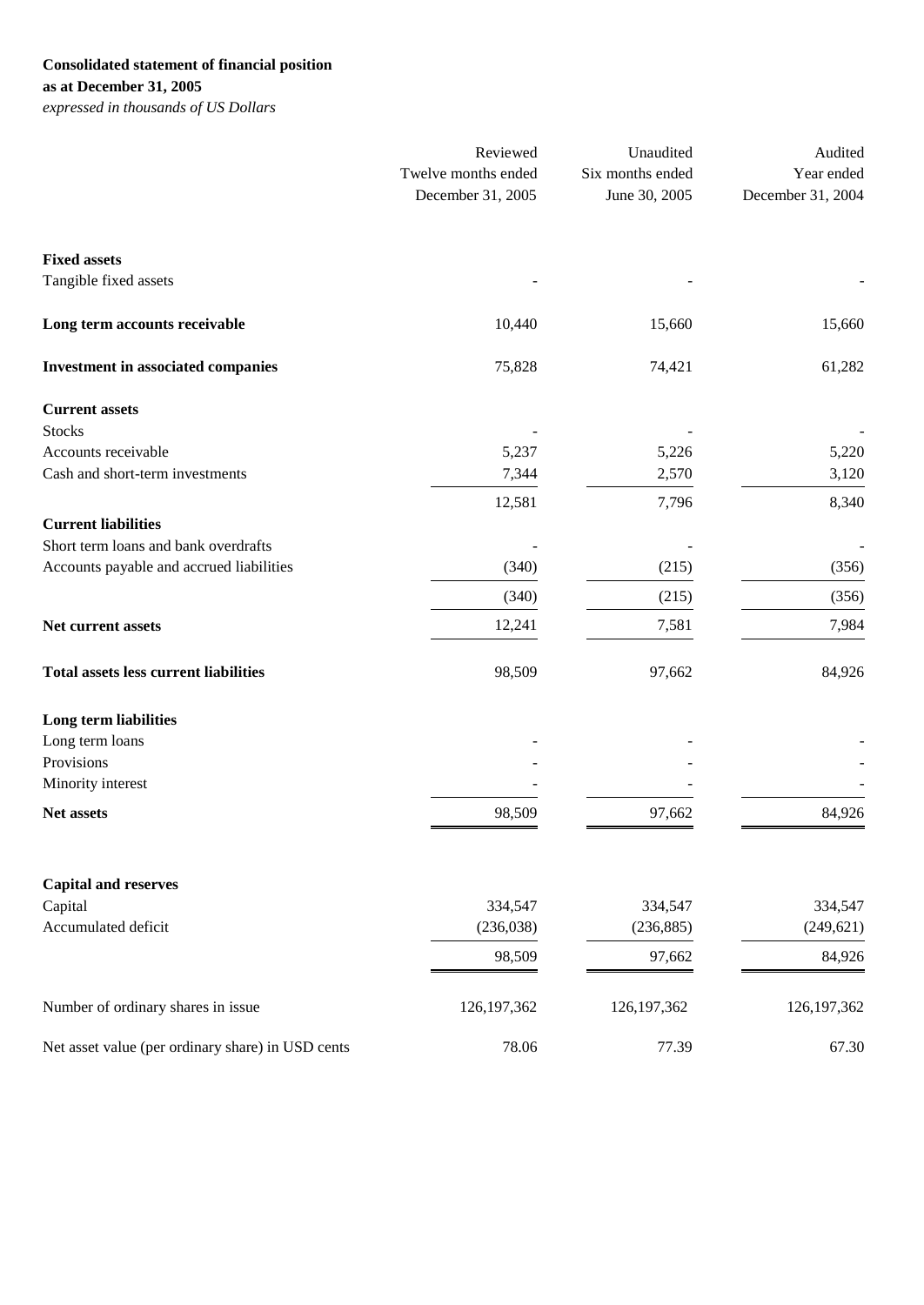### **Consolidated statement of changes to equity for the twelve months ended December 31, 2005**

*expressed in thousands of US Dollars*

|                                                           | Share<br>capital | surplus   | Contributed Accumulated Revaluation Hedging<br>deficit |                          | reserve reserves         | Total   |
|-----------------------------------------------------------|------------------|-----------|--------------------------------------------------------|--------------------------|--------------------------|---------|
| Balance at December 31, 2003 (As restated)                | 30,299           | 478,508   | (481,270)                                              | 1,220                    | (1,734)                  | 27,023  |
| Released on maturity of Cashflow hedges                   |                  |           |                                                        |                          | 2,989                    | 2,989   |
| Released Minority Interest on maturity of Cashflow Hedges |                  |           |                                                        | $\overline{\phantom{a}}$ | (1,255)                  | (1,255) |
| Released on disposal of Equity Fund Investment            |                  |           |                                                        | (1,220)                  | $\overline{\phantom{0}}$ | (1,220) |
| Change in scope of consolidation                          |                  | (174,260) | 174,260                                                |                          |                          |         |
| Profit for the year                                       |                  |           | 57,389                                                 |                          | ۰                        | 57,389  |
| <b>Balance at December 31, 2004</b>                       | 30,299           | 304,248   | (249,621)                                              |                          |                          | 84,926  |
| Profit for the period                                     |                  |           | 13,583                                                 |                          | ٠                        | 13,583  |
| <b>Balance at December 31, 2005</b>                       | 30,299           | 304,248   | (236, 038)                                             |                          |                          | 98,509  |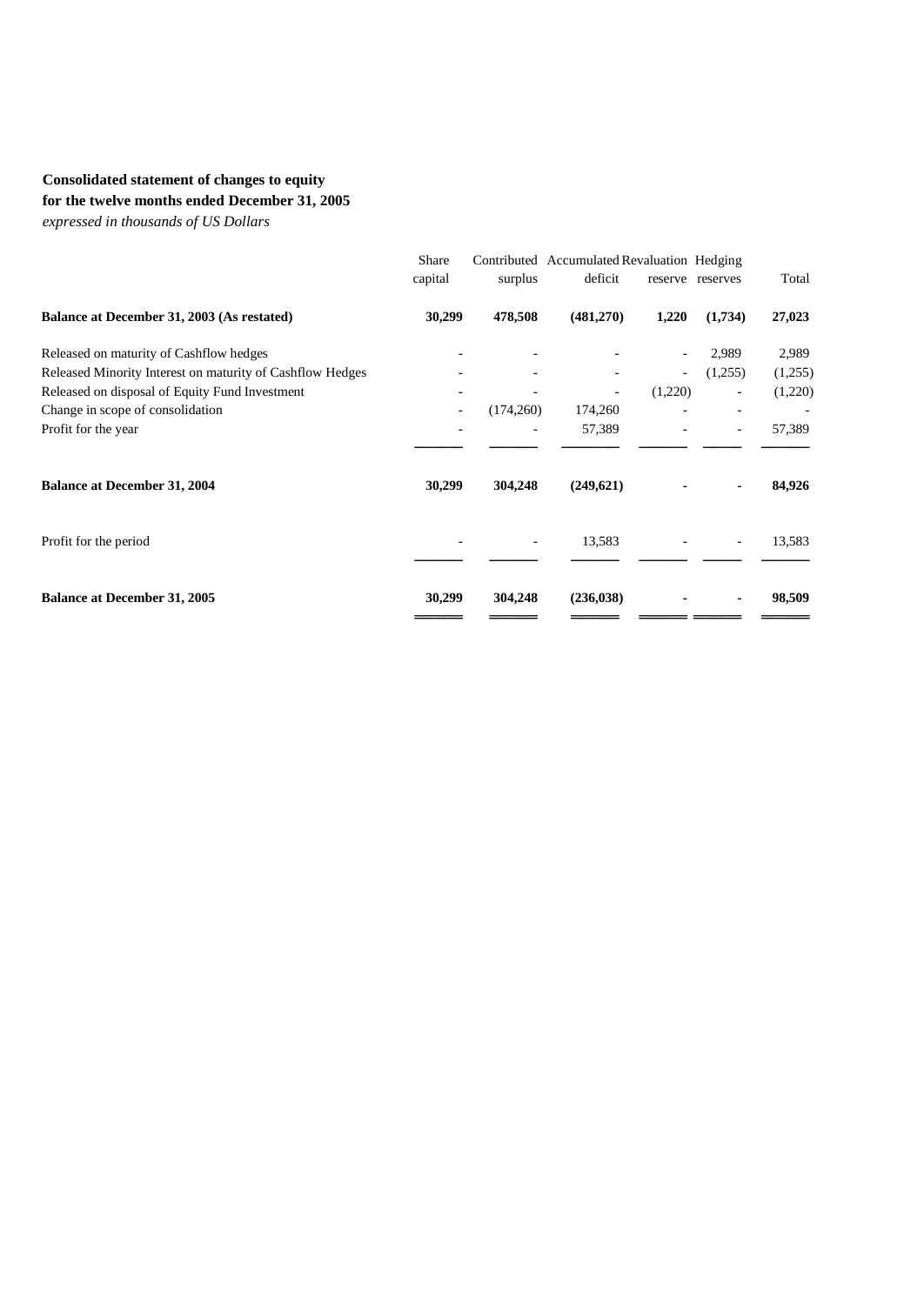### **Consolidated statement of cash flow for the twelve months ended December 31, 2005** *expressed in thousands of US Dollars*

|                                                                                                | Reviewed                                 | Unaudited                         | Audited                         |
|------------------------------------------------------------------------------------------------|------------------------------------------|-----------------------------------|---------------------------------|
|                                                                                                | Twelve months ended<br>December 31, 2005 | Six months ended<br>June 30, 2005 | Year ended<br>December 31, 2004 |
| <b>Cash flow from operating activities</b>                                                     |                                          |                                   |                                 |
| Cash received from customers                                                                   |                                          |                                   | 425,201                         |
| Cash paid to suppliers and employees                                                           | (995)                                    | (543)                             | (325,967)                       |
| Cash generated / (utilized) by operations                                                      | (995)                                    | (543)                             | 99,234                          |
| Interest received                                                                              | 61                                       | 27                                | 30                              |
| Interest paid                                                                                  | (2)                                      | (2)                               | (1,020)                         |
| Income tax paid                                                                                | (60)                                     | (32)                              | (121)                           |
| Net cash generated / (utilized) by operating<br>activities                                     | (996)                                    | (550)                             | 98,123                          |
| <b>Cash flow from investing activities</b>                                                     |                                          |                                   |                                 |
| Proceeds from sale of short term investment<br>Proceeds from partial disposal of investment in |                                          |                                   | 981                             |
| subsidiary<br>Purchase of tangible fixed assets                                                | 5,220                                    |                                   | 2,320<br>(46,060)               |
| Cash absorbed by investing activities                                                          | 5,220                                    |                                   | (42, 759)                       |
|                                                                                                |                                          |                                   |                                 |
| <b>Cash flow from financing activities</b>                                                     |                                          |                                   |                                 |
| Lease financing received<br>Lease financing paid                                               |                                          |                                   | (3,526)                         |
|                                                                                                |                                          |                                   |                                 |
| Cash absorbed by financing activities                                                          |                                          |                                   | (3,526)                         |
| Change in scope of consolidation                                                               |                                          |                                   | (26, 326)                       |
| Net (decrease) / increase in cash                                                              | 4,224                                    | (550)                             | 25,512                          |
| Net cash / (debt) at the beginning of the year                                                 | 3,120                                    | 3,120                             | (22, 392)                       |
| Net cash at the end of the year                                                                | 7,344                                    | 2,570                             | 3,120                           |
|                                                                                                |                                          |                                   |                                 |
| Cash deposits and cash at bank                                                                 | 7,344                                    | 2,570                             | 3,120                           |
| Short term loans and bank overdraft - unsecured                                                |                                          |                                   |                                 |
| Net cash at the end of the year                                                                | 7,344                                    | 2,570                             | 3,120                           |

### **ACCOUNTING POLICIES**

The financial statements were prepared in accordance with International Financial Reporting Standards and in terms of the same accounting policies applied during the previous financial period except that during the year ended 31 December 2004, the Company changed its accounting policy in respect of secondary development expenditure (details of which can be found in the annual report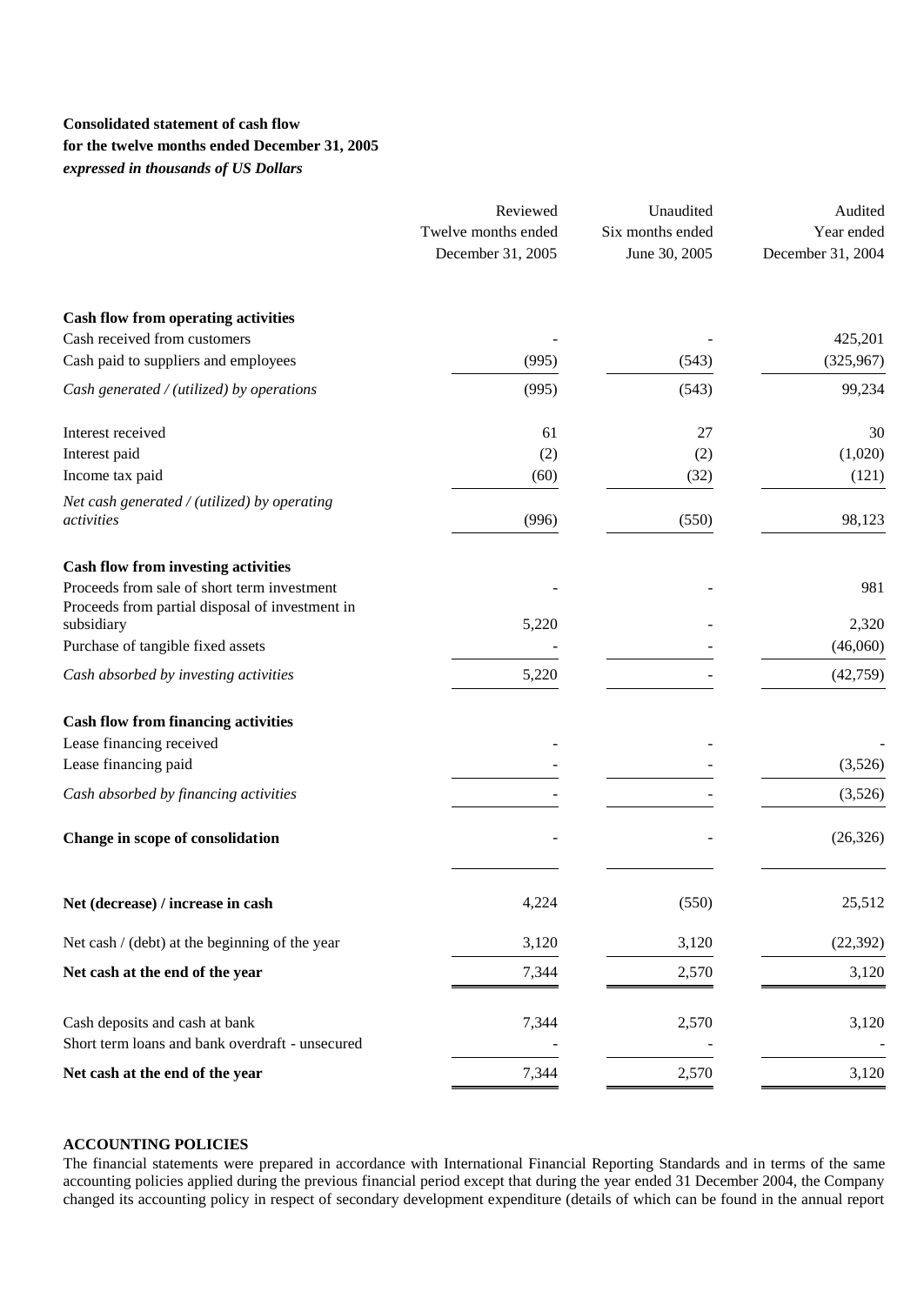for the year ended 31 December 2004 as posted to shareholders on 26 August 2005). Previously, the cost of developing access to mine ore bodies during the commercial production stage that were deemed significant and identified as benefiting future years were deferred and expensed in the year when the related production was achieved. Subsequently, these costs were expensed as incurred. Also, the consolidated financial statements incorporated the financial results of the majority owned subsidiary KCM up to 31 October 2004. Following the change in majority ownership of KCM with effect from 31 October 2004, the results of KCM are included according to the equity accounting method for associated companies.

The consolidated balance sheet of Zambia Copper Investments Limited and its subsidiaries (the "Group") for the period ended 31 December 2005 and the related consolidated statements of income, cash flow and changes in shareholders' equity for the period then ended, have been reviewed by KPMG Audit S.à r.l., Luxembourg, in accordance with the International Standard on Review Engagements (ISRE) 2400, applicable to review engagements. These consolidated interim financial statements are the responsibility of the Board of Directors. The Group reduced its shareholding in Konkola Copper Mines Plc. from 58% to 28.4% in 2004. The financial information on this associated company has not been subject to a review by an external auditor as at 31 December 2005. As the investment in this associated company represents the main asset of the Group, KPMG are not in a position to complete their review. Due to the significance of the matters described above, KPMG Audit S.à r.l., Luxembourg, do not express any opinion on the accompanying consolidated interim financial statements. The review report is available for inspection at the registered office of the Company.

### **CHAIRMAN'S STATEMENT**

As shareholders will be aware, the Company at it's last Annual General Meeting in September 2005, resolved to change the Company's financial year end from 31 December to 31 March in order to bring the Company in line with the financial reporting period of Konkola Copper Mines plc ("KCM") and primarily with the object of avoiding previous delays associated with the timeous production of financial results. Accordingly, in terms of the relevant stock exchange regulations, the Company is required to produce reviewed interim results for the period ending 31 December 2005, which accompany this report.

The six months since the end of June 2005 have been a busy period, with the notable development having been the exercise by Vedanta Resources plc ("Vedanta") of its call option in terms of the Vedanta Call Option Deed ("the Deed") over the remaining 28.4% of Konkola Copper Mines plc ("KCM") shares held by ZCI through its wholly owned subsidiary, ZCI Holdings S.A. The key terms of the call option were fully described in the circular posted to shareholders on 11 October 2004, regarding the recommended introduction of Vedanta as a strategic equity partner in KCM, and were repeated on page 6 of the 2004 ZCI annual report. In short, should the parties not be able to agree the price of the call option, an Independent Bank ("the Bank") would be appointed to perform a valuation. In the event that Vedanta is unwilling to pay the option exercise price as determined by the Bank, it shall not be required to proceed with the associated purchase of ZCI's KCM shares. In terms of the provisions of the Deed, ZCI shall be bound to accept the valuation made by the Bank.

I wish to inform shareholders that the advisers of both the Company and Vedanta are still in the process of agre eing the terms of reference to be submitted to the Independent Bank for the purposes of settling the letter of engagement and enabling the Independent Bank to progress with the valuation. The parties are of the view that the appointment of the bank is likely to be finalised shortly, after which further announcements will be made. ZCI shareholders are advised to exercise caution when dealing in ZCI's securities until detailed announcements are made.

The period was also marked by the sad passing of the previous Chairman, Jean-Pierre Rozan. This unfortunate event necessitated certain changes to the Company's board and in January 2006, Michel Clerc, Chairman of AMZCI, the association of minority shareholders in France, was elected to the Board. In February 2006, I was elected to assume the position of Chairman of the Company.

Turning to the results themselves, shareholders will note that the Company's investment in KCM remains profitable, returning a net profit of USD 13,6 million for the 12 months ending 31 December 2005. Although copper prices remain